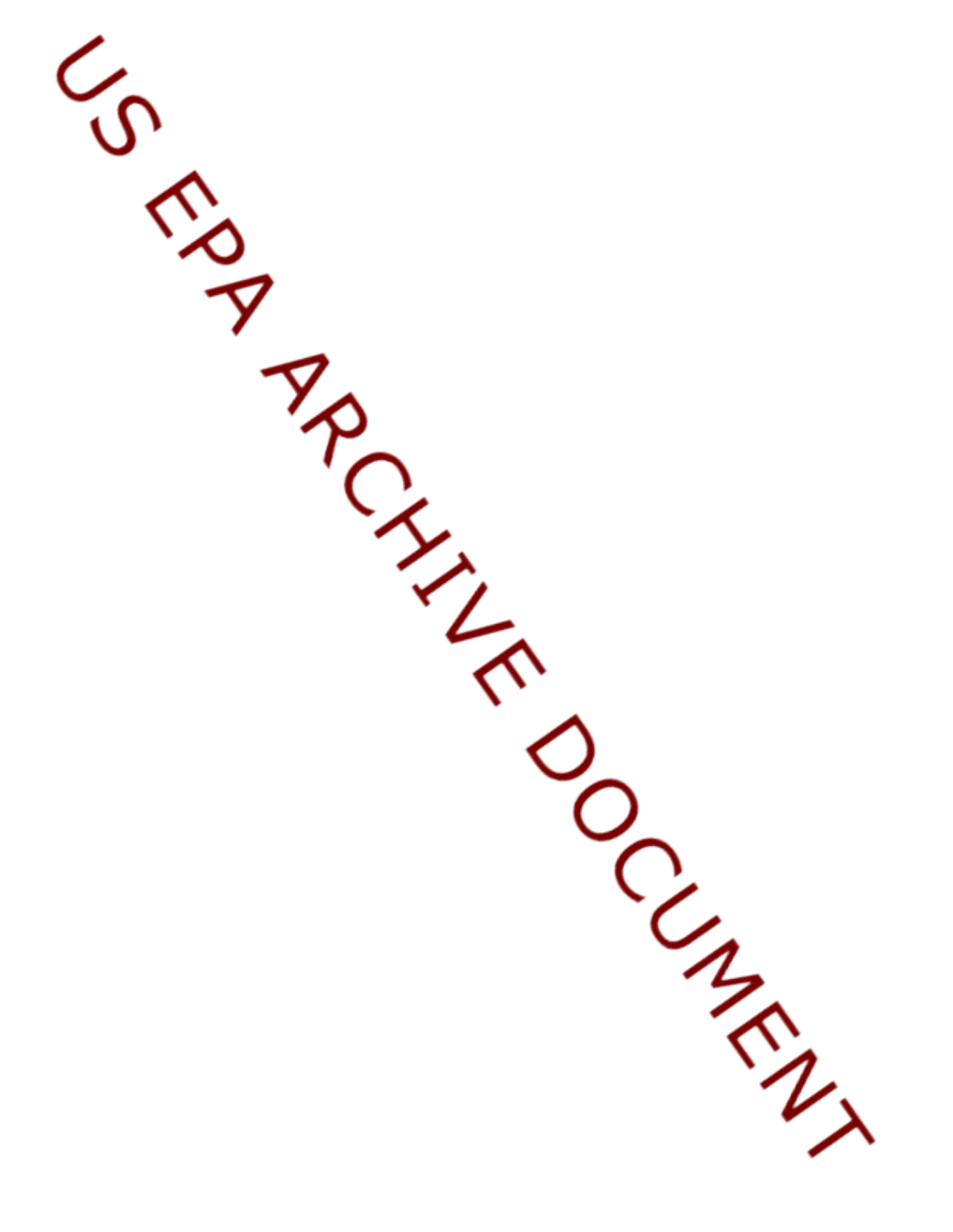# **Consumer Factsheet on: PICLORAM**

[List of Contaminants](http://www.epa.gov/safewater/hfacts.html) 

 As part of the Drinking Water and Health pages, this fact sheet is part of a larger publication: **National Primary Drinking Water Regulations** 

 States Environmental Protection Agency (EPA). This is a factsheet about a chemical that may be found in some public or private drinking water supplies. It may cause health problems if found in amounts greater than the health standard set by the United

### **What is Picloram and how is it used?**

Picloram is a crystalline organic solid with a chlorine-like odor. It is used in salt form as a systemic herbicide for controlling annual weeds on crops, and in combination with 2,4-D or 2,4,5-T against perennials on non-croplands for brush control. Picloram is used to control bitterweed, knapweed, leafy spurge, locoweed, larkspur, mesquite, prickly pear, and snakeweed on rangeland in the western states.

 The list of trade names given below may help you find out whether you are using this chemical at home or work.

#### **Trade Names and Synonyms:**

 "Agent White" Tordon

## **Why is Picloram being Regulated?**

 based solely on possible health risks and exposure, are called Maximum Contaminant Level Goals. In 1974, Congress passed the Safe Drinking Water Act. This law requires EPA to determine safe levels of chemicals in drinking water which do or may cause health problems. These non-enforceable levels,

 The MCLG for picloram has been set at 0.5 parts per million (ppm) because EPA believes this level of protection would not cause any of the potential health problems described below.

 Based on this MCLG, EPA has set an enforceable standard called a Maximum Contaminant Level (MCL). MCLs are set as close to the MCLGs as possible, considering the ability of public water systems to detect and remove contaminants using suitable treatment technologies.

 should it occur in drinking water. The MCL has also been set at 0.5 ppm because EPA believes, given present technology and resources, this is the lowest level to which water systems can reasonably be required to remove this contaminant

These drinking water standards and the regulations for ensuring these standards are met, are called National Primary Drinking Water Regulations. All public water supplies must abide by these regulations.

## **What are the Health Effects?**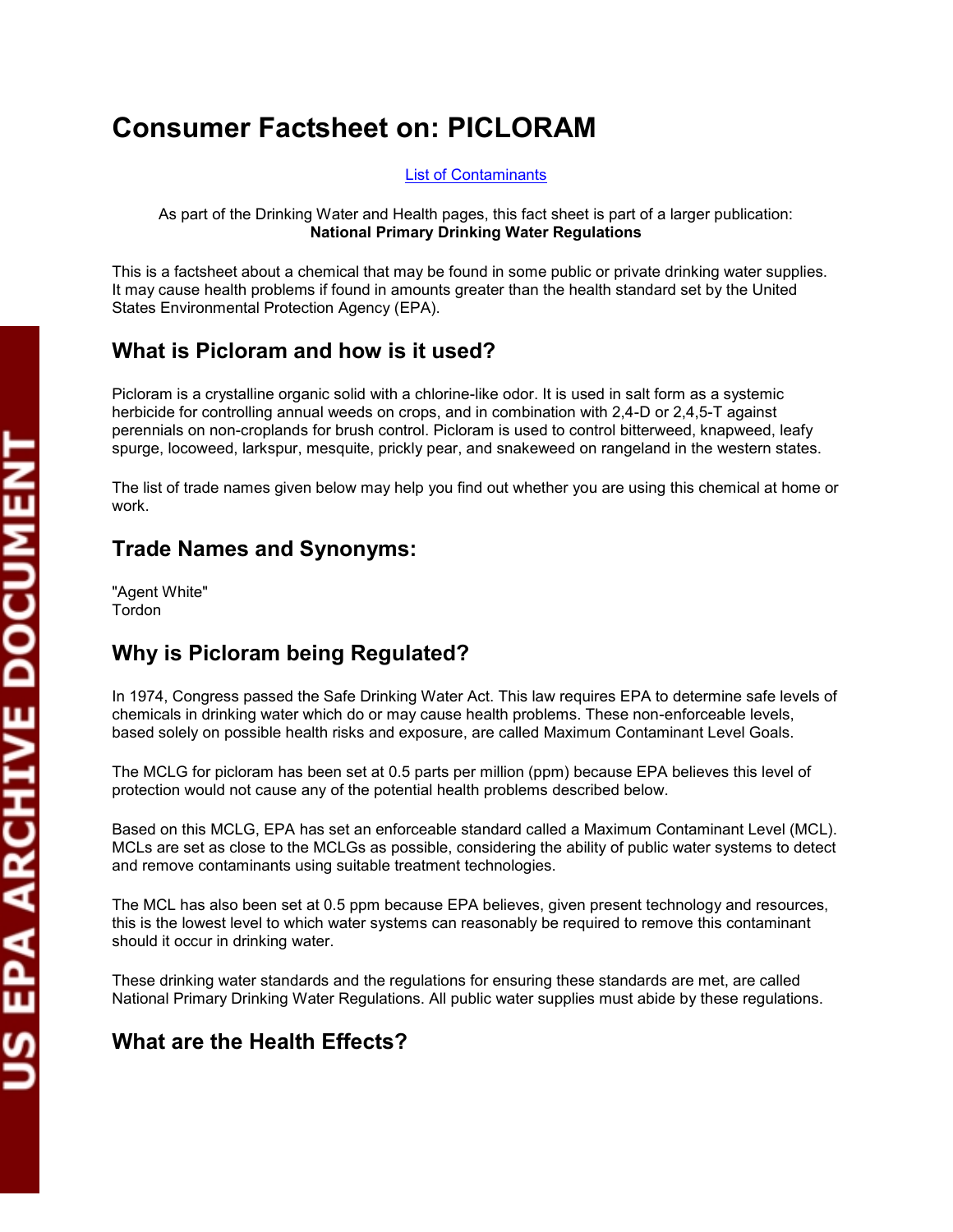Short-term: EPA has found picloram to potentially cause the following health effects when people are exposed to it at levels above the MCL for relatively short periods of time: damage to central nervous system, weakness, diarrhea, weight loss.

 above the MCL: liver damage. Long-term: Picloram has the potential to cause the following effects from a lifetime exposure at levels

How much Picloram is produced and released to the environment?

EPA estimates that 300,000 lbs. of picloram were produced in the US in 1982.

 Picloram is released to the environment primarily from its application as a herbicide, and also during its production and handling.

#### **What happens to Picloram when it is released to the environment?**

 groundwater, and has in fact been detected there. It is degraded in soil and water mainly by microbes. Picloram is the most persistent of its family of herbicides. It does not adhere to soil and so may leach to Picloram has very little tendency to accumulate in aquatic life.

#### **How will Picloram be Detected in and Removed from My Drinking Water?**

 supplier to collect water samples every 3 months for one year and analyze them to find out if picloram is contaminant. The regulation for picloram became effective in 1994. Between 1993 nd 1995, EPA required your water present above 0.1 part per billion. If it is present above this level, the system must continue to monitor this

If contaminant levels are found to be consistently above the MCL, your water supplier must take steps to reduce the amount of picloram so that it is consistently below that level. The following treatment methods have been approved by EPA for removing picloram: Granular activated charcoal.

#### **How will I know if Picloram is in my drinking water?**

 If the levels of picloram exceed the MCL, 0.5 ppm, the system must notify the public via newspapers, be required to prevent serious risks to public health. radio, TV and other means. Additional actions, such as providing alternative drinking water supplies, may

#### **Drinking Water Standards:**

Mclg: 0.5 ppm

Mcl: 0.5 ppm

#### **Learn more about your drinking water!**

 protect and upgrade the supply of safe drinking water. Your water bill or telephone book's government listings are a good starting point. EPA strongly encourages people to learn more about their drinking water, and to support local efforts to